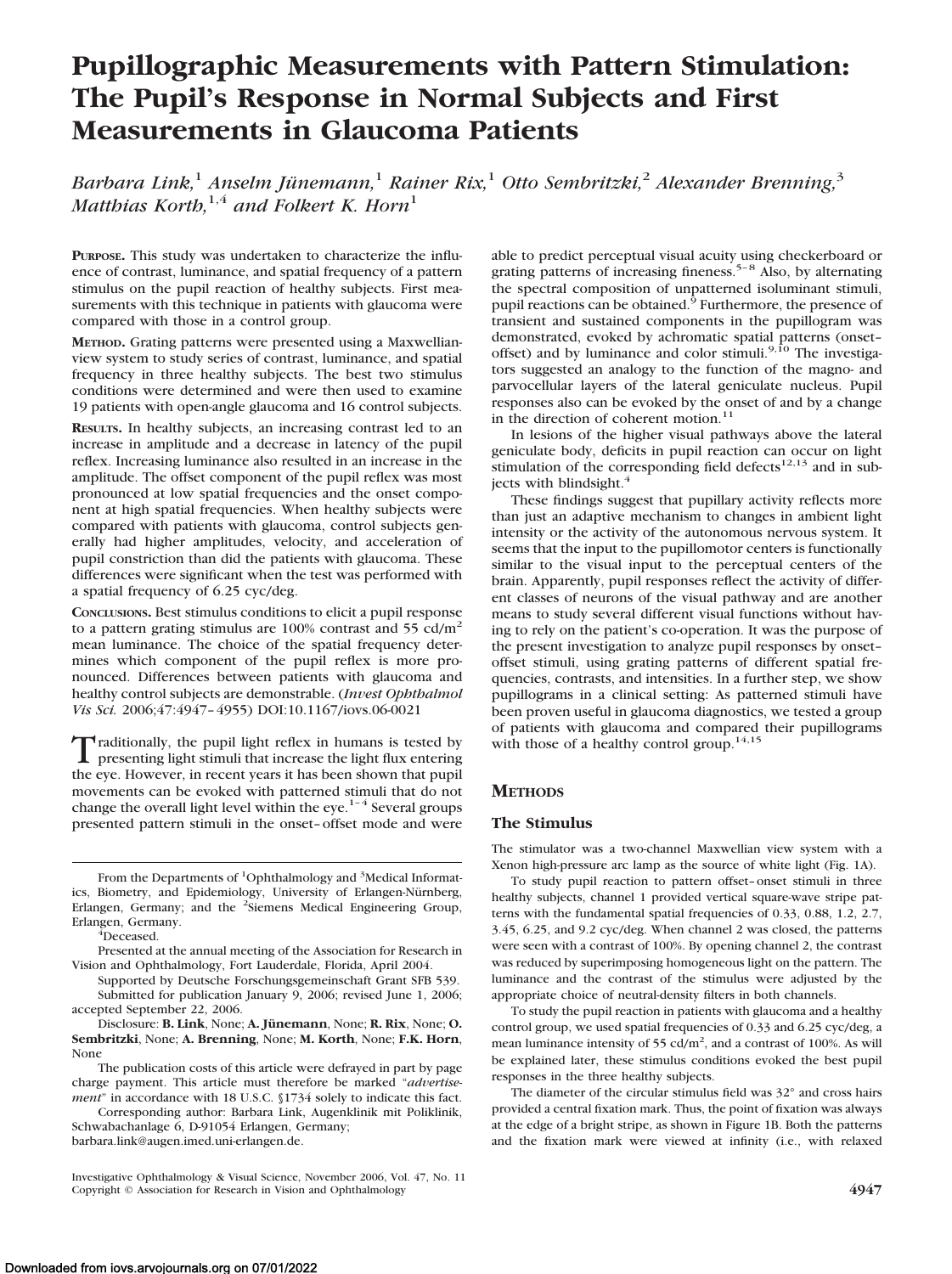

**FIGURE 1.** (**A**) Schematic drawing (not scaled) of the Maxwellian-view system used to present the stimulus. 1, channel 1; 2, channel 2; LS, light source; ND, neutral-density filters; BS, beam splitters; M, mirror; GM1 and GM2, grating monochromators (white light was used in all recordings and both channels); P, slide with stripe pattern; SC, scanner; D, diaphragm for adjustment of the field of stimulation to 32°, eye (the chin rest can be moved along the *x-*, *y-*, and *z*-axes). TV, infrared video CCD camera. With proper use of neutral-density filters, the contrast and the intensity of the stimulus could be adjusted. Channel 2 was blocked in 71 recordings of patients with glaucoma or ocular hypertension and control subjects, to achieve 100% contrast. (**B**) Stimulation field of 32° as seen by the subjects during the onset: black–white pattern and cross hairs providing a fixation mark.

accommodation, they were sharply focused within the eye). Thus, there was very little chance that accommodation would reduce the pupil width. The Maxwellian view provided "open-loop" stimulation, meaning that movements of the pupil occurring with pattern stimulation had no effect on the retinal illumination. Equal luminance during onset and offset had been verified with a photometer.

To provide onset- offset stimulation we used a vibrating scanner, <sup>16</sup> as demonstrated in Figure 1. In short, before entering the eye, the combined beams of the viewing system were focused on and reflected from a front-surface mirror mounted on the vertical axis of a servocontrolled galvanometer (CCX 101; General Scanning Inc., Watertown, MA). Rotations of the scanner axis led to horizontal movements of the pattern. Vibrating the scanner at a frequency above subjective flicker fusion made the pattern virtually invisible (offset); stopping the vibration made the pattern visible (onset). Scanner movement was controlled by a personal computer through an analog-digital (AD) converter. In the experiments, offset and onset were both 2000 ms. The overall luminance during offset and onset periods did not change. The position of the pattern in the stimulus field was adjusted so that a border of a stripe was always superimposed with the fixation cross. With each onset of the pattern, its spatial phase was changed by 180°.

## **Recording**

Pupillography was performed by using a customer-designed infrared video CCD camera (HEY Headbased Eyetracker; AMtech, Weinheim, Germany) mounted in front of the stimulated eye next to the final lens of the Maxwellian-viewing system (Fig. 1). The processor of the recording system detected the center of the dark pupil and was programmed to follow small movements of the eye. The infrared image of the eye and the output of the pupillograph were constantly monitored on a TV set and on an oscilloscope, respectively. The output voltage of the pupillographic system was calibrated in square millimeters of pupil area by placing, at the focal point of the viewing system, artificial pupils printed as black circles of known area on white cardboard.

The pupil signal was fed via an AD converter into the same computer that controlled for scanner movement. A homemade Pascalwritten program was used for data analysis. The averaged  $(n = 30)$ records were stored on disk and subsequently evaluated. In all experiments, the sampling rate of the computer was 250 Hz, the sweep length 4000 ms. Parameters of the pupil response studied are shown in Figure 2.

The surrounding illumination in the experimental room was dimmed to approximately  $2 \text{ cd/m}^2$ . Measurements started after at least 3 minutes of adaptation to the dim room illumination.

#### **Subjects and Procedures**

To study the influence of contrast, we performed luminance and spatial frequency complete series in the right eyes of three healthy subjects aged 47, 60, and 61 years.

In a further step, we examined 35 eyes of 19 patients and 16 healthy control subjects of the "Erlangen Glaucoma Registry." The Erlangen Glaucoma Registry surveils patients with open-angle glaucoma (OAG; open angle glaucoma: primary and secondary due to melanin dispersion and pseudoexfoliation and normal-tension glaucoma [NTG]), suspected glaucoma, or ocular hypertension and healthy control subjects over 15 years. The participants are referred directly by an ophthalmologist or recruited from patients being treated in the hospital because of known or suspected glaucoma. Control subjects are recruited from university staff. Patients are visited annually, they do not have eye diseases other than glaucoma or systemic diseases known to affect the visual system. In this registry, diagnosis of glaucoma is based on visual field test results, glaucomatous optic nerve head damage, and intraocular pressure profile. According to these examinations, patients are classified as having ocular hypertension, preperimetric glaucoma (normal visual field in 30° white-on-white perimetry, plus glaucomatous optic nerve head damage), or perimetric glaucoma (glaucomatous visual field defect in 30° white-on-white perimetry, plus glaucomatous optic nerve head damage). The study adhered to the tenets of the Declaration of Helsinki, and informed consent was obtained from all participants.

Because of possibly altered pupil dynamics, patients with secondary open-angle glaucoma (pigment dispersion syndrome,<sup>17</sup> pseudoexfoliation syndrome [Krist D, et al. *IOVS* 2001;42:ARVO Abstract 2978], or contusion<sup>18</sup>) were excluded from the present study, as were patients who had had intraocular surgery<sup>19</sup> or laser-iridotomy. Thus, we included only patients with POAG or NTG. For the same reason, patients with thyroid disorders,<sup>20</sup> diabetes,<sup>21</sup> or neurologic diseases<sup>22,23</sup> were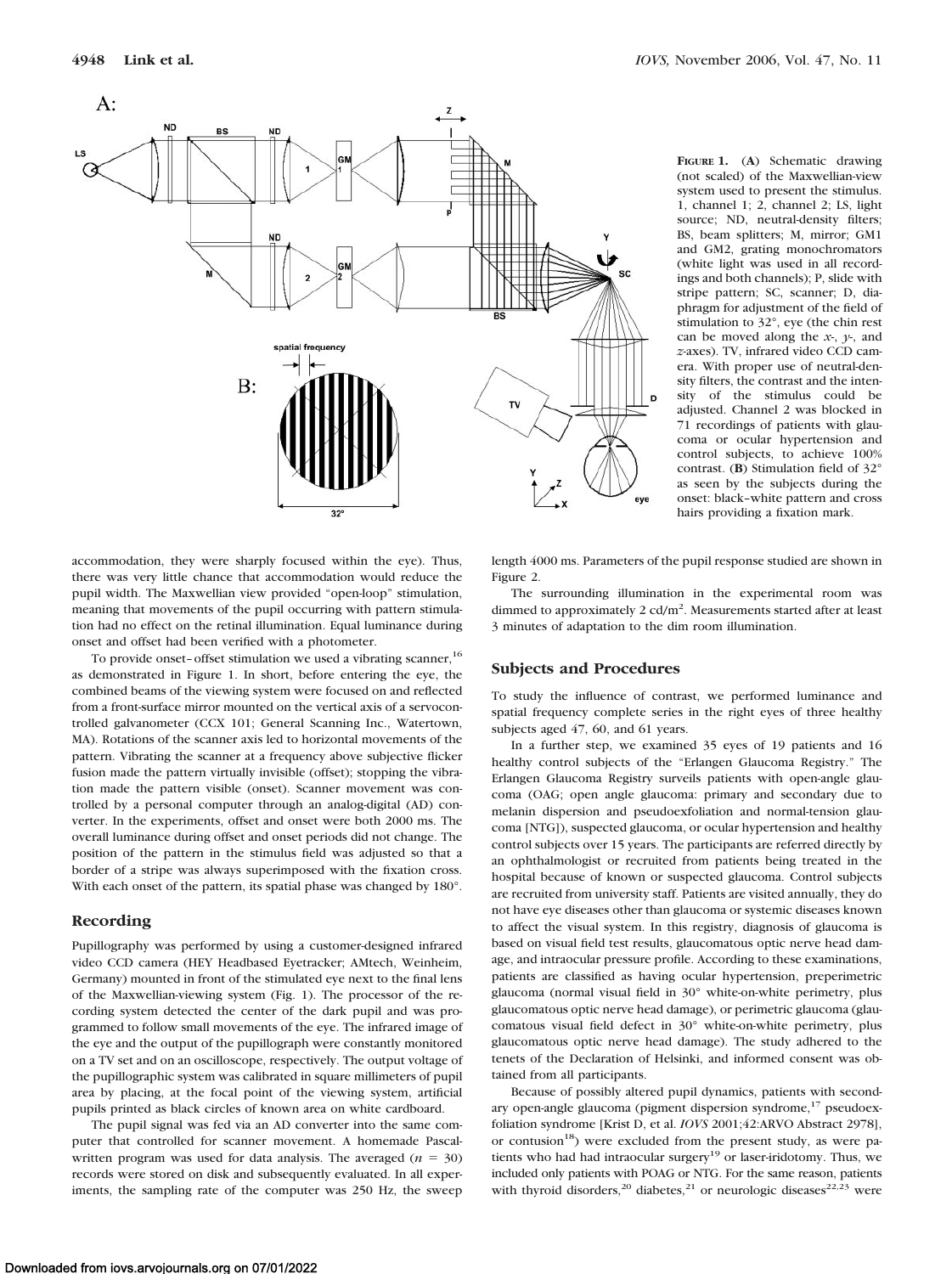**FIGURE 2.** Parameters of the pupil response as used in the study. Maximum amplitude of the pupil contraction to stimulus offset-onset: 1, AM- $PL<sub>OFF</sub>$  (mm<sup>2</sup>); 4, AMPL<sub>ON</sub> (mm<sup>2</sup>). Latency from beginning of stimulus offset-onset to beginning of pupil contraction: 2,  $T_{\text{OFF}}1$  (ms); 5,  $T_{\text{ON}}1$ (ms). Latency from beginning of stimulus offset-onset to end of pupil contraction: 3,  $T_{\text{OFF}}$ 2 (ms); 6,  $T_{\text{ON}}$ 2 (ms). Vmax of pupil contraction to stimulus offset/onset: 7, Vmax<sub>OFF</sub>  $\text{(mm}^2/\text{ms})$ ; 9,  $\text{Vmax}_{\text{ON}}$   $\text{(mm}^2/\text{ms})$ . Time of Vmax of pupil contraction to stimulus offset-onset: 8, T\_Vmax<sub>OFF</sub> (ms); 10,  $T_V$ max $_{ON}$  (ms). Maximum acceleration of pupil contraction to stimulus offset/onset: 11, Amax<sub>OFF</sub>  $\text{(mm}^2/\text{ms}^2)$ ; 13, Amax<sub>ON</sub>  $\text{(mm}^2/\text{ms}^2)$ ). Time of maximum acceleration of pupil contraction to stimulus offset/ onset:  $12$ , T\_Ama $x_{\text{OFF}}$  (ms);  $14$ ,  $T_\text{max}$  (ms).



excluded from the study. To avoid an influence of daytime variations<sup>24</sup> on our results, we performed pupillography between 11 AM and 2 PM. Visual field testing was performed in all patients and control subjects (model 500; Octopus, program G1; Interzeag, Schlieren, Switzerland). All patients had no ocular diseases other than glaucoma (e.g., myopia  $>8$  D, cataract). Visual acuity was  $\geq 16/20$ . Glaucomatous changes of the optic nerve were classified according to Jonas et al.<sup>25</sup>

The subjects were grouped in a healthy control group (intraocular pressure, 21 mm Hg, no visual field defect, normal optic disc) and a glaucoma group (glaucomatous visual field defect, glaucomatous cupping of the optic disc, open chamber angle). On the day of examination, the intraocular pressure had to be below 21 mm Hg.

#### **Statistics**

A descriptive approach was chosen, to present the dependence of the pupil response of contrast, luminance, and spatial frequency in three healthy subjects. Responses were plotted for different stimulation modalities (contrast, luminance, and spatial frequency).

Pupillographic measurements of healthy eyes where compared to measurements in the perimetric glaucoma group, using the Mann-Whitney test. When data for both eyes of a subject were available, the eye with more advanced visual field loss was included in the comparison. When the visual field loss was similar in both eyes, one eye was chosen at random.

Differences are detected at the 5% significance level. Differences that were significant only at the 10% level were also reported for exploratory purposes, because the small sample size results in a low power to reject the null hypothesis.

Because pupillographic measurements may be subject to a progression with age, this progression was estimated in the group of healthy eyes. Linear regression relating the measured variables to a subject's age was performed to estimate annual rates of progression. An F-test was used to determine whether the pupillographic variables present a progression at the 5% significance level.

Possible influences of eye color or drug treatment on pupillometric measurements were not examined because of the small sizes of the subgroups.

# **RESULTS**

Spatial frequency, contrast, and intensity influenced pupil reaction to a pattern stimulus. Figure 3A summarizes the results obtained at a contrast of 100%. Plotted were measurements at seven spatial frequencies and eight luminances. It became obvious that with decreasing luminance (Fig. 3B) the pupil responses decreased. A peak of onset and offset response was observed at a luminance of 55 cd/m<sup>2</sup>. Averaged traces indicated that, at all luminance levels tested, the offset component was largest at a low spatial frequency (0.33 cyc/deg), decreased with increasing spatial frequency and finally disappeared at 3.45 or 6.25 cyc/deg and higher. The onset component increased with increasing spatial frequency, reached a maximum at 6.25 cyc/deg and decreased again at 9.2 cyc/deg (Fig. 3C).

Figure 4A shows the influence of contrast on pupil responses. All measurements were obtained at a luminance of 55  $\text{cd/m}^2$  and at three different spatial frequencies (0.33, 1.22, and 6.25 cyc/deg). The higher the contrast, the larger the amplitude and the lower the latency of the offset and onset component. This is exemplarily shown for 0.33 and 6.25 cyc/deg in Figure 4B.

The best pronounced pupil reaction was observed in stimulus conditions as follows: high contrast (100%), high luminance (55 cd/m<sup>2</sup>), and low spatial frequency (0.33 cyc/deg) allowed the best recording of the offset response and high contrast (100%), high luminance (55 cd/m<sup>2</sup>), and a high spatial frequency (6.25 cyc/deg) allowed the best recording of the onset response. These stimulus conditions were chosen for measurements in the subjects with glaucoma or ocular hypertension and the healthy control group.

In the second part, we examined 16 healthy control eyes and 19 eyes with manifest glaucoma. Table 1 shows the statistical distribution of age, visual field parameters, and different iris colors in the respective groups. Table 2 shows which antiglaucoma eye drops were used.

In the healthy subjects, we did not observe any significant age effect for all parameters in both spatial frequencies. For this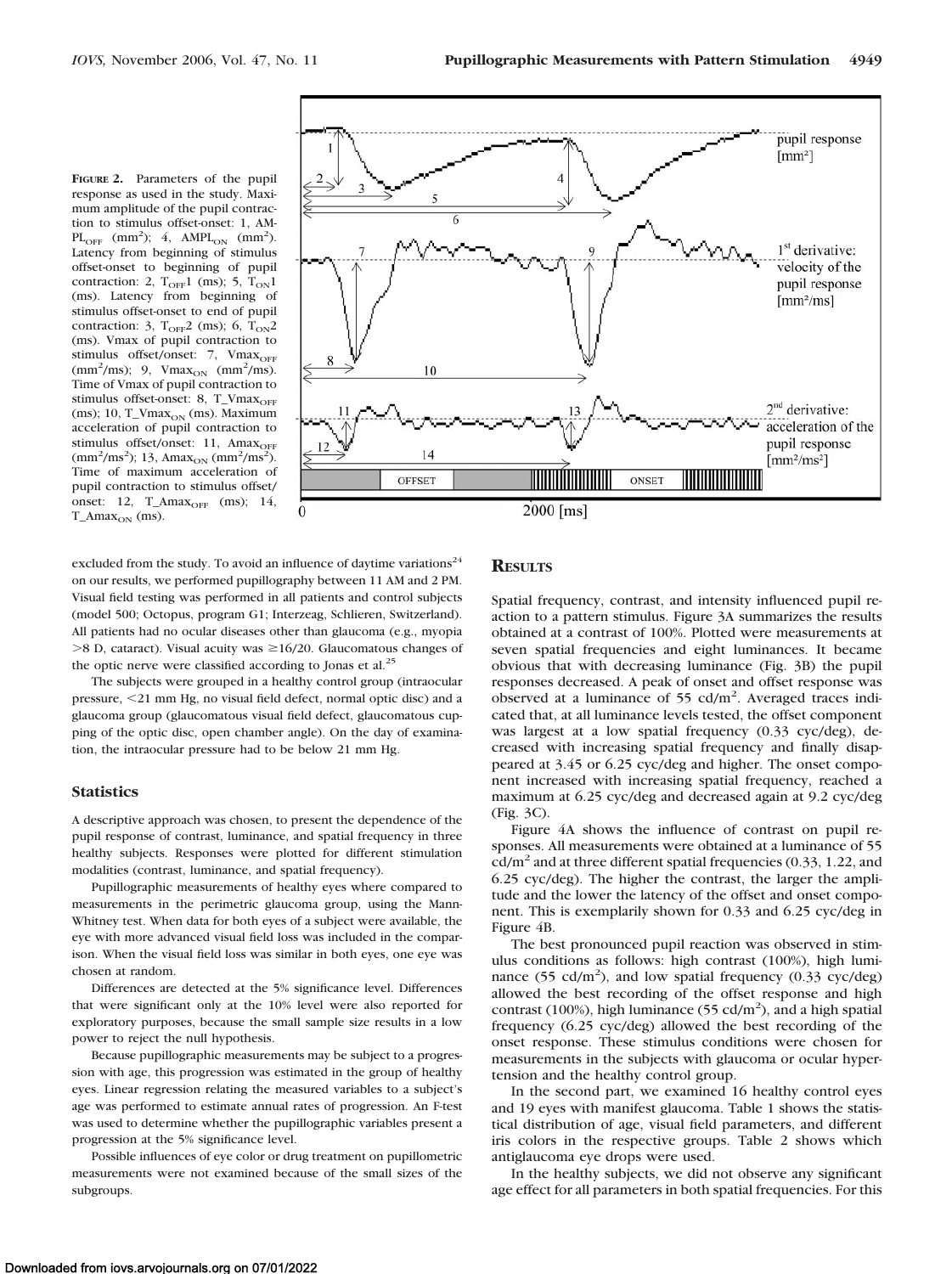

![](_page_3_Figure_3.jpeg)

![](_page_3_Figure_4.jpeg)

**FIGURE 3.** Dependence of pupil response of stimulus luminance and spatial frequency. Contrast was 100% in all measurements. (**A**) Traces are averaged pupil reactions of three healthy subjects. (**B**) Dependence of the pupil response of stimulus luminance: amplitude of offset (AMPL<sub>OFF</sub> at 0.33 cyc/deg) and onset (AMPL<sub>ON</sub> at 6.25 cyc/deg) component decrease with decreasing stimulus luminance. (C) Dependence of the pupil response of spatial frequency of the stimulus: amplitude of offset (AMPL<sub>OFF</sub>) and onset (AMPL<sub>ON</sub>) component (luminance of 55 cd/m<sup>2</sup>). Offset amplitudes were highest at low spatial frequencies, whereas onset amplitudes were highest at high spatial frequencies.

reason, a further age correction was omitted in this preliminary clinical study.

Differences between healthy control eyes and glaucomatous eyes were more often significant at 6.25 cyc/deg than in 0.33 cyc/deg (Table 3). Generally, control eyes had higher amplitudes, velocity, and acceleration of pupil constriction than did glaucomatous eyes. Figure 5 shows the averaged curves of the 16 healthy subjects and the 19 patients with glaucoma.

Comparing control eyes with glaucomatous eyes at 6.25 cyc/deg showed the velocity (Vma $x_{ON}$ ) of the pupil movement to be significantly different between both groups at a 5% level.

In addition, amplitude of the pupil response ( $\text{AMPL}_{ON}$ ) and the maximum acceleration ( $A$ max $_{ON}$ ) of the pupil movement showed a tendency to be lower in the glaucoma group. The time of the maximum acceleration  $(T_A)$  and  $(T_A)$  of the pupil movement showed a tendency to be higher in the glaucoma group.

Measurements performed with a spatial frequency of 0.33 cyc/deg showed differences between the healthy control and glaucoma groups only in the offset-component. The maximum

velocity of the pupil movement showed a tendency to be higher in the healthy control group (Vma $x_{\text{OFF}}$ ) and the time of the highest acceleration of the pupil movement (T\_Amax<sub>OFF</sub>) was higher in the glaucoma group (10% significance level).

## **DISCUSSION**

#### **Pupil Light Reflex to Patterned Stimuli**

This study demonstrated a pupil reflex response to a stripe pattern offset– onset stimulus. A pupil reflex response to this type of stimulus consists of two components, one each to the offset and the onset of the stimulus. It could be demonstrated that, in healthy subjects, the pupil reflex to pattern offset-onset depends on contrast, luminance, and spatial frequency of the stimulus.

The common theory of the pupil reflex cycle is well known. More recently, a new subgroup of cells and its contribution to the pupil light reflex has been characterized. A subset of retinal ganglion cells has been found in rodents, which is intrinsically photosensitive, expresses melanopsin,<sup>26-30</sup> and has a comple-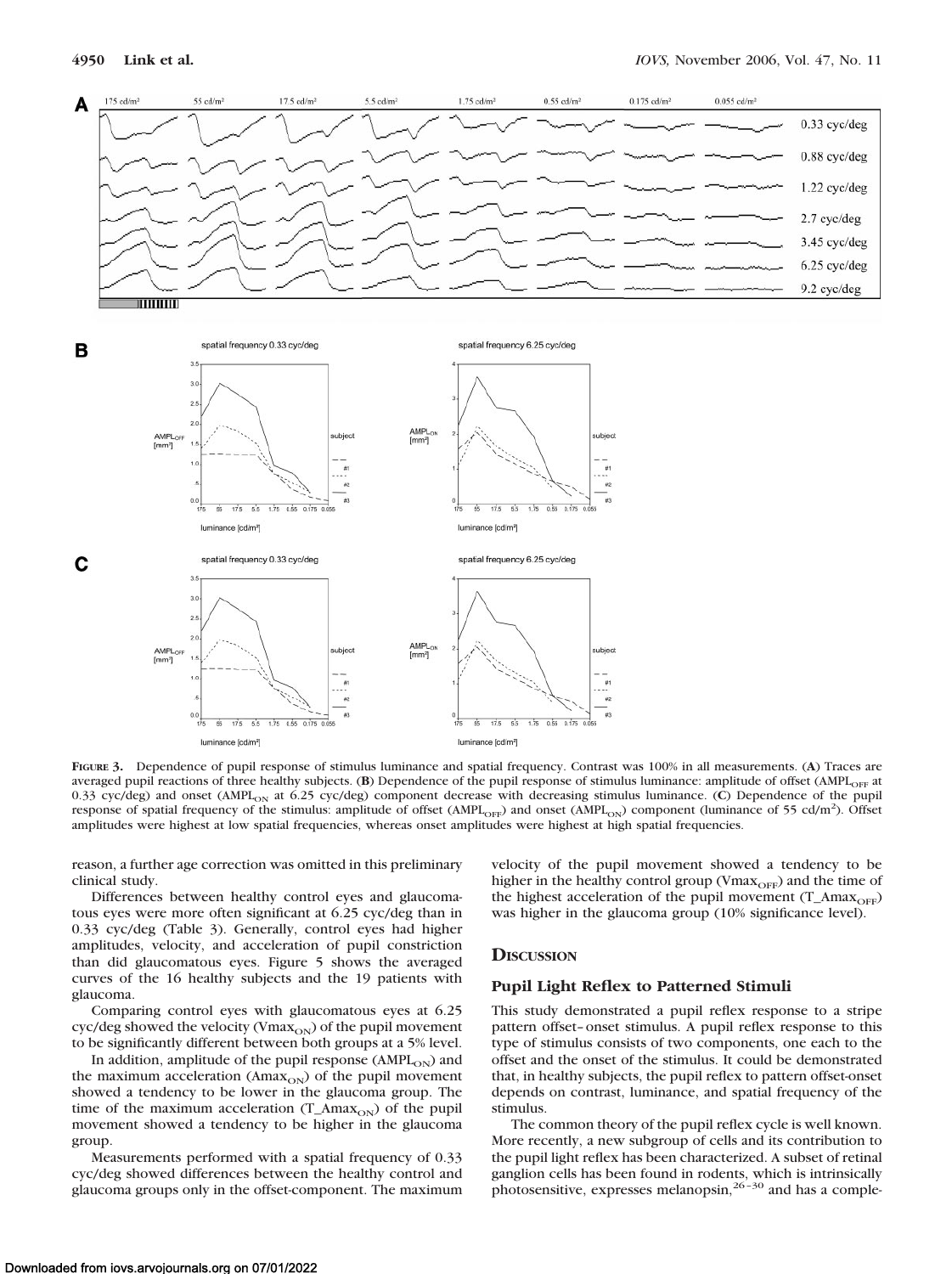![](_page_4_Figure_2.jpeg)

**FIGURE 4.** Dependence of the pupil response on stimulus contrast. Stimulus luminance was  $55 \text{ cd/m}^2$  in all measurements. (**A**) Traces mean of three healthy subjects. (**B**) Examples shown are amplitude and latency of the offset (AMPL<sub>OFF</sub>,  $T_{\text{OFF}}1$  at 0.33 cyc/deg) and onset (AMPL<sub>ON</sub>,  $T_{ON}1$ at 6.25 cyc/deg) components. Amplitudes increased and latencies decreased with increasing stimulus contrast.

mentary role in the pupil light reflex cycle in mice.<sup>31</sup> The role of these cells in human pupil reflex reaction to patterned stimuli can be hypothesized, but remains unclear at the moment.

It has been demonstrated earlier, that the pupil can respond to patterned stimuli.<sup>1–4</sup> Our study describes the changes in pupil response coming along with changes of different stimulus conditions such as contrast, luminance, and spatial fre-

**TABLE 1.** Characteristics of Subjects

| Group                 | Age [years],<br>(range, mean) | MD<br>[dB]    | <b>CLV</b><br>[dB <sup>2</sup> ] | Iris Color                       |
|-----------------------|-------------------------------|---------------|----------------------------------|----------------------------------|
| Control $(n = 16)$    | $40-60, 45.5$                 | $0.8 \pm 0.8$ | $1.6 \pm 0.9$                    | 7 Blue, 5 green, 1 grey, 3 brown |
| Glaucoma ( $n = 19$ ) | $21-66, 51.7$                 | $5.7 \pm 4.3$ | $40.7 \pm 36.9$                  | 7 Blue, 3 green, 2 grey, 7 brown |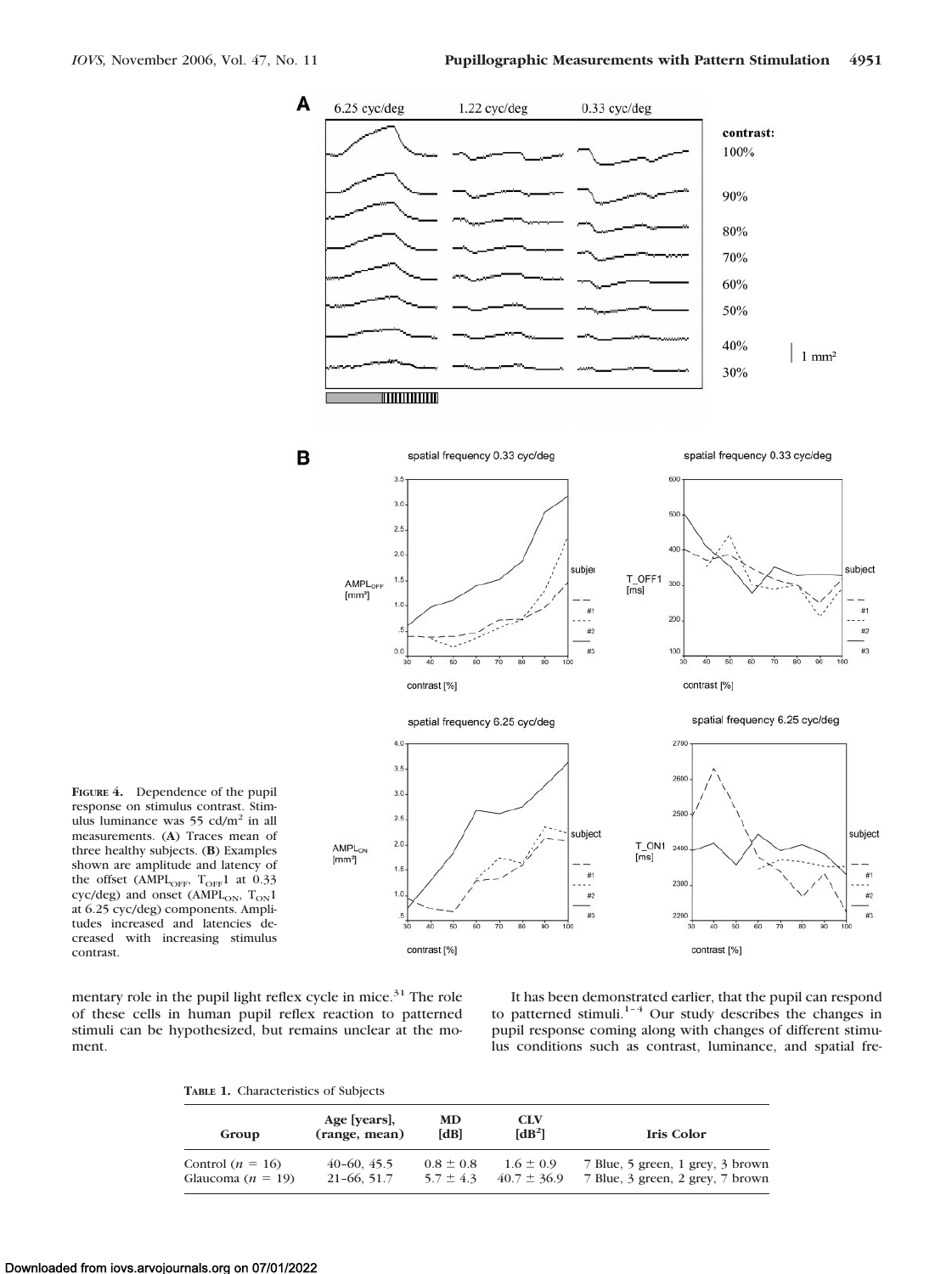**TABLE 2.** Frequency of Application of Antiglaucoma Eye Drops in the Study Groups

| Group    |  | No Therapy One Drug More Than 1 Drug $\beta$ -Blocker CAI $\alpha$ 2-Agonist PA |  |  |
|----------|--|---------------------------------------------------------------------------------|--|--|
| Control  |  |                                                                                 |  |  |
| Glaucoma |  |                                                                                 |  |  |

Data are the number of subjects in each group. CAI, carbonic anhydrase inhibitor,; PA, prostaglandin analogue.

quency. Several investigators have reported pupil reflex response to pattern reversal or sine-wave grating stimuli.<sup>3,5,6,9,10</sup> They come to the conclusion that pattern-evoked pupillary responses depend on the spatial frequency of the pattern<sup>5,10</sup> and that a pupil response to spatial patterns follows probably another anatomic pathway than a pupil response to luminance changes.3 Our observation goes along with the report by Young and Kennish,<sup>10</sup> who found that the offset component is presented only in spatial frequencies below 2 cyc/deg. The onset components, however, are different in both studies: Whereas Young and Kennish found reproducible onset components at all spatial frequencies tested (0.14 –7.32 cyc/deg) with highest amplitudes at 2.98 and 4.62 cyc/deg, we found only a small onset component at 0.33 cyc/deg spatial frequency. From then on, the onset component increased to a maximum at 6.25 cyc/deg and then decreased again. A major difference in our study compared with the work by Young and Kennish is the temporal frequency. Whereas the onset period of the stimulus in the present study was 2000 ms, they chose an onset duration of 6000 ms. An advantage of the latter

approach is the recovery of the pupil diameter to baseline values in most subjects. Nevertheless, as can be seen in the experiments that they performed, an even longer period of stimulus onset would be necessary to guarantee complete recovery in all subjects. In the present study, a shorter duration of the stimulus onset-offset was used, to achieve shorter examination times and thus higher alertness in test subjects, being conscious of the fact that the pupil diameter may not recover completely to baseline when the stimulus alters. Another difference in the present study is that we used a square-wave stimulus, whereas Young and Kennish used a sine-wave stimulus in their work.

Young and Kennish<sup>10</sup> described the dependence of pupil reflex amplitude on stimulus contrast. They generated different pattern stimuli such as pattern onset-offset and pattern reversal on a monitor. As in our study, the first and second peaks of the pupil's response to an onset– offset stimulus increased linearly with increasing contrast, from approximately 20% contrast on. At a stimulus contrast below 30%, we were not able to record reproducible signals, whereas Young and Kennish found a

**TABLE 3.** Differences between Healthy Eyes and Glaucomatous Eyes in Recordings Performed at 0.33 and 6.25 cyc/deg

|                                                                 | Control Group<br>$(Mean \pm SD)$ | Glaucoma<br>$(Mean \pm SD)$ | $\boldsymbol{P}$ |
|-----------------------------------------------------------------|----------------------------------|-----------------------------|------------------|
| 0.33 cyc/deg: offset component                                  |                                  |                             |                  |
| Pupil movement                                                  |                                  |                             |                  |
| $AMPL_{OFF}$ (mm <sup>2</sup> )                                 | $3.06 \pm 1.3$                   | $2.50 \pm 1.0$              | 0.281            |
| $T_{\text{OFF}}1$ (ms)                                          | $263.1 \pm 39.1$                 | $284.33 \pm 49.6$           | 0.173            |
| $T_{\text{OFF}}$ 2 (ms)                                         | $840.6 \pm 162.5$                | $814.16 \pm 73.6$           | 0.174            |
| Velocity of the pupil movement                                  |                                  |                             |                  |
| $Vmax_{OFF}$ (mm <sup>2</sup> /ms)                              | $52.0 \pm 20.1$                  | $40.64 \pm 17.9$            | 0.094            |
| $T_V$ Max $_{OEF}$ (ms)                                         | $469.7 \pm 77.4$                 | $489.98 \pm 46.8$           | 0.369            |
| Acceleration of the pupil movement                              |                                  |                             |                  |
| Ama $x_{\text{OFF}}(\mu m^2/ms^2)$                              | $1457.8 \pm 889.8$               | $1070.37 \pm 543.6$         | 0.144            |
| $T_A$ $max_{OEF}$ (ms)                                          | $350.4 \pm 45.3$                 | $380.47 \pm 48.4$           | 0.067            |
| 0.33 cyc/deg: onset component                                   |                                  |                             |                  |
| Pupil movement                                                  |                                  |                             |                  |
| $AMPL_{ON}$ (mm <sup>2</sup> )                                  | $0.73 \pm 0.5$                   | $0.86 \pm 0.8$              | 0.585            |
| $T_{ON}1$ (ms)                                                  | $2334.6 \pm 65.4$                | $2342.94 \pm 82.0$          | 0.747            |
| $T_{ON}$ 2 (ms)                                                 | $2662.3 \pm 144.9$               | $2649.76 \pm 102.7$         | 0.779            |
| Velocity of the pupil movement                                  |                                  |                             |                  |
| $V$ max <sub>ON</sub> (mm <sup>2</sup> /ms)                     | $20.92 \pm 13.3$                 | $17.98 \pm 12.6$            | 0.665            |
| $T_{\rm{Nmax}_{ON}}$ (ms)                                       | $2497.8 \pm 97.7$                | $2491.13 \pm 45.6$          | 0.806            |
| Acceleration of the pupil movement                              |                                  |                             |                  |
| $A$ max <sub>ON</sub> ( $\mu$ m <sup>2</sup> /ms <sup>2</sup> ) | $804.8 \pm 387.2$                | $613.80 \pm 424.5$          | 0.194            |
| $T_{\_A max_{ON}}$ (ms)                                         | $2414.6 \pm 80.3$                | $2401.50 \pm 68.6$          | 0.625            |
| 6.25 cyc/deg: onset component                                   |                                  |                             |                  |
| Pupil movement                                                  |                                  |                             |                  |
| $AMPL_{ON}$ (mm <sup>2</sup> )                                  | $2.93 \pm 1.1$                   | $2.09 \pm 1.4$              | 0.060            |
| $T_{ON}1$ (ms)                                                  | $2283.6 \pm 71.5$                | $2303.4 \pm 96.1$           | 0.497            |
| $T_{ON}$ 2 (ms)                                                 | $3043.2 \pm 135.6$               | $2890.8 \pm 571.8$          | 0.274            |
| Velocity of the pupil movement                                  |                                  |                             |                  |
| $Vmax_{ON}$ (mm <sup>2</sup> /ms)                               | $37.16 \pm 15.3$                 | $29.61 \pm 18.6$            | 0.001            |
| $T_{\text{N}}$ (ms)                                             | $2503.0 \pm 41.4$                | $2610.67 \pm 113.3$         | 0.203            |
| Acceleration of the pupil movement                              |                                  |                             |                  |
| Amax <sub>ON</sub> $(\mu m^2/ms^2)$                             | $1104.4 \pm 631.0$               | $746.16 \pm 375.4$          | 0.069            |
| $T_{\_Amax_{ON}}$ (ms)                                          | $2410.8 \pm 38.1$                | $2467.11 \pm 118.1$         | 0.059            |

Healthy eyes ( $n = 16$ ); glaucomatous eyes ( $n = 19$ ). Significance level: 5% (bold) and 10% (italic).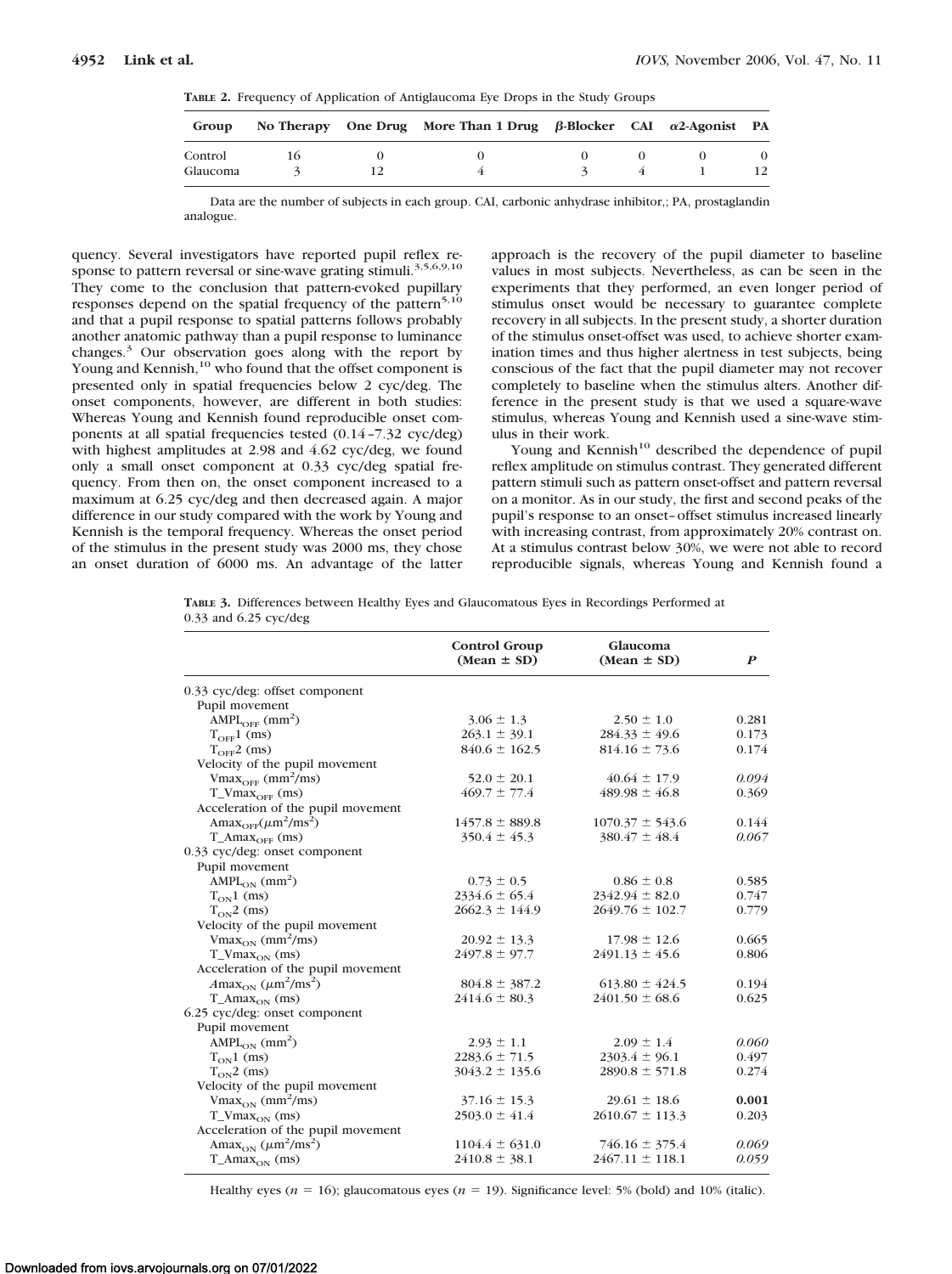![](_page_6_Figure_2.jpeg)

**FIGURE 5.** Comparison of the averaged curves obtained from 16 control subjects (*left*) and 19 patients with glaucoma (*right*). *Top*: measurements obtained with 0.33 cyc/deg; *bottom*: measurements obtained with 6.25 cyc/deg. A detailed description of the differences between the healthy control group and patients with glaucoma is given in Table 3.

rapid increase in the first and second peak amplitudes with increasing contrast from 0% to 20%.

Decreasing pupil reflexes with decreasing stimulus luminance are expectable, as this is a well-known phenomenon in psychophysics $32$  and electrophysiology.<sup>33</sup>

## **Pupil Light Reflex and Glaucoma**

Our study showed significant differences in pupil dynamics between healthy control subjects and patients with glaucoma. If the stimulus was presented at a spatial frequency of 0.33 cyc/deg, there were significant differences in the time from stimulus offset to the beginning of the pupil reaction  $(T<sub>OFF</sub>1)$ and in the maximum acceleration of pupil reaction to stimulus onset ( $Amax_{ON}$ ). If the stimulus was presented at a spatial frequency of 6.25 cyc/deg, differences between the healthy control group and subjects with glaucoma were observed in the amplitude of pupil reaction to stimulus onset ( $AMPL<sub>ON</sub>$ ), the maximum velocity ( $V$ max $_{ON}$ ) of pupil movement, and the time and amount of maximum acceleration  $(T_\text{Amax}_{ON}$  and  $\text{Amax}_{ON}$ ) of pupil movement.

Our results are based on pupil responses to patterned stimuli and thus are difficult to compare with results of other studies. Nevertheless, there are some parallels as to a reduced amplitude and prolonged latencies of the pupil reflex in subjects with glaucoma.

Several studies have been performed in the past examining the pupil light reflex in ocular hypertension and glaucoma and thus confirmed its importance in clinical examination. Previous studies by our group have already demonstrated altered pupil reaction in patients with glaucoma to light flash stimuli (Krist D, et al. *IOVS* 2001;42:ARVO Abstract 2978). A reduced-light reflex amplitude may be found in acute POAG.34 A prolonged pupil cycle time may be observed in primary closed-angle glaucoma<sup>35</sup> and in open-angle glaucoma.<sup>36</sup> An afferent pupillary defect is detectable in patients with glaucoma<sup>37,38</sup> and correlates with the difference between the eyes in rim area and cup-to-disc ratio.<sup>39</sup>

Pupil perimetry is another technique applied in glaucoma diagnosis. Its capability of detecting glaucomatous visual field defects is a subject of controversy. Whereas there is a report of good correlation between glaucomatous visual field defects and reduced pupil movement, $40$  another did not find such re-

sults. $^{41}$  Multifocal pupillometry has been performed recently,  $^{42,43}$ showing a good agreement between visual field defect and pupil movement.

## **Factors Influencing the Pupil Light Reflex**

Among possible factors influencing pupil size and pupil light reflex are age, iris color, retinal illumination, alertness, local antiglaucoma therapy, and stimulus characteristics.

It is well known that pupil size decreases with increasing age.<sup>44</sup> Also pupil dynamics to a flash stimulus change with increasing age.45 The latency time is prolonged and the ratio of the velocity of constriction against the velocity of dilatation correlates negatively with age. In our relatively small group of healthy control subjects we did not observe any significant age dependence of the parameters of the pupil reflex.

Differences in pupil dynamics relative to iris color have been observed.<sup>46</sup> These differences between brown and blue irides were observed in constriction amplitude, redilation velocity, and constriction velocity, whereas initial pupil size and latency time were independent of iris color. This was also confirmed by an earlier study,  $44$  which found pupil size to be independent of gender, refractive error, or iris color. In the present study, 10 of 35 eyes (28.3%) examined had brown irides.

The state of alertness influences pupil size and pupil dynamics.47,48 This effect can be disregarded in our study, as all participants were awake and all were examined between 10 AM and 2 PM.

The pupillary light reflex is furthermore influenced by characteristics of the light stimulus (light intensity, duration, area, perimetric location, temporal, and spatial frequency of the stimulus and motion) and the stimulated eye (state of light adaptation and spectral sensitivity of the stimulated photoreceptors).<sup>49</sup> Light stimulus and light adaptation of the stimulated eye were kept constant for all subjects.

The influence of common antiglaucoma eye drops on pupil movement has been studied by various authors. The influence of most antiglaucoma eye drops on pupil width and pupil movement is controversial (brimonidine $50 - 53$ , latanoprost,  $51,54$ and timolol<sup>55,56</sup>). The topical carbonic anhydrase inhibitor dorzolamide does not seem to influence amplitude and latency of pupil contraction in humans.<sup>57</sup> These experiments have been performed with light-stimuli rather than pattern-reversal stimuli and/or mainly describe changes in pupil width rather than in pupil dynamics. Only latanoprost is known to alter latency of the pupil reflex reaction to a light stimulus,  $56$ whereas other antiglaucoma drugs mainly influence pupil diameter.

The sample size in the present study is too small to account for each of the factors just described. Nevertheless, the present study demonstrates the feasibility of the test in clinical routine. As there are many factors influencing the pupil reflex, several detailed studies are needed to examine the effect of these factors on the pupil reflex response to patterned stimuli. As shown earlier, several differences between the healthy control and glaucoma groups were demonstrated in the present study. Recently, as mentioned earlier, a new subset of ganglion cells involved in the pupil reflex has been described, the melanopsin cells. $31$  At the moment it remains unclear, whether these cells are involved in creating a pupil reflex response to patterned stimuli and whether they are damaged in glaucoma. In our opinion, pupillography, as described herein, together with anatomic examinations may give important insight into this topic.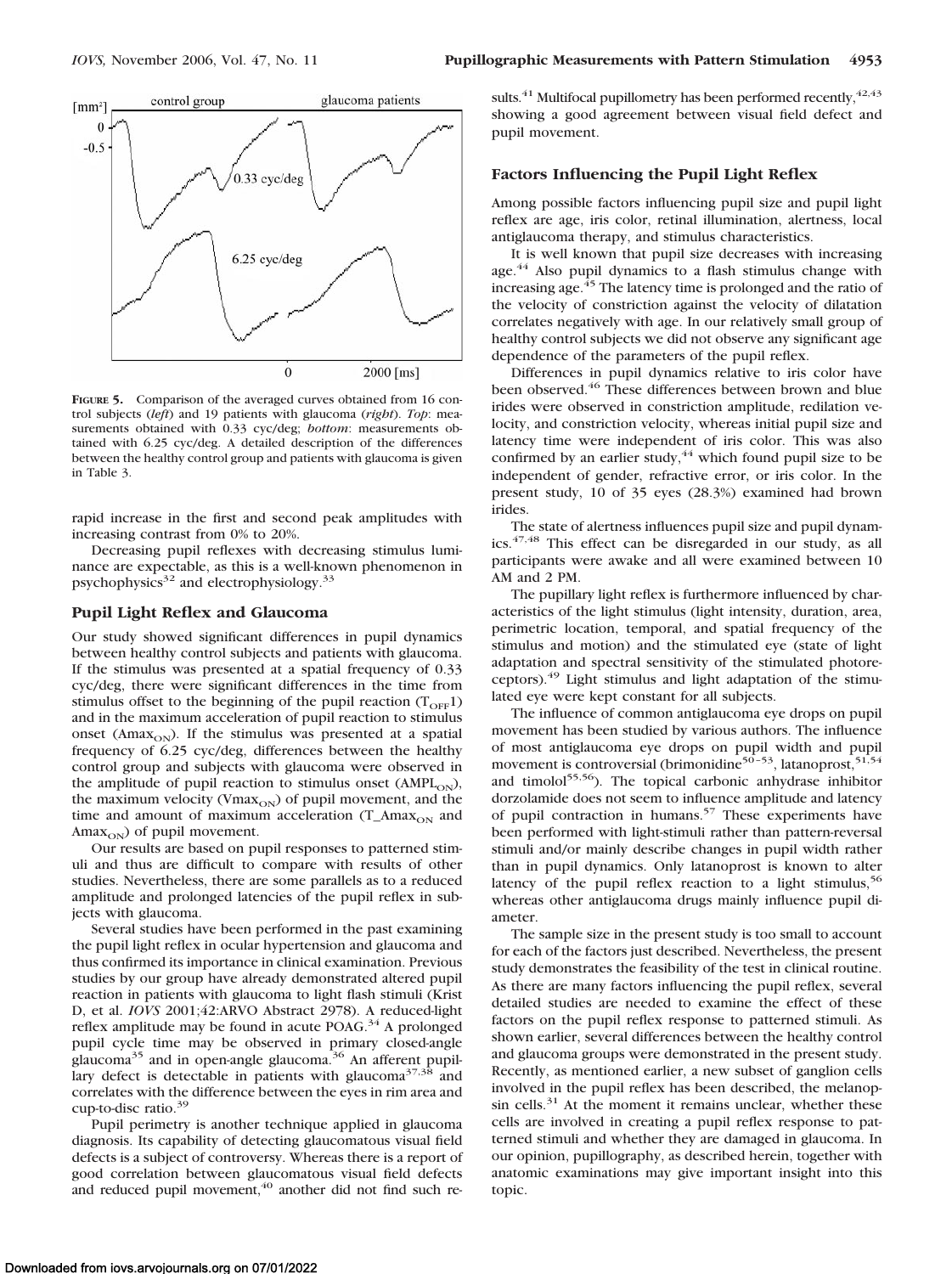#### **CONCLUSIONS**

In this study, we describe the human pupil response to a patterned stimulus (onset-offset, stripe pattern). Spatial frequency, luminance, and contrast play a role in the course of the pupil response of healthy subjects. In a preliminary clinical study, we demonstrated significant differences between pupil responses of healthy persons and those with glaucoma, but for a better understanding of the influence of factors such as age, local antiglaucoma medication, and eye disease, such as pseudoexfoliation and melanin dispersion, further investigations must be performed.

#### *Acknowledgments*

The authors thank Kirsten Dehne and Sylvia Rühl for pupillographic and perimetric measurements.

#### *References*

- 1. Teping C, Krastel H, Gärtner RL. Kortikale und pupillometrische Antworten auf Umkehrreize. *Bericht der Deutschen Ophthalmologischen Gesellschaft.* 1981;78:735–739.
- 2. Ukai K. Spatial patterns as a stimulus to the pupillary system. *J Opt Soc Am A*. 1985;2:1094 –1099.
- 3. Barbur JL, Forsyth PM. Can the pupil response be used as a measure of the visual input associated with the geniculo-striate pathway? *Clin Vision Sci.* 1986;1:107–111.
- 4. Sahraie A, Weikrantz, L, Trevethan CT, Cruce R, Murray AD. Psychophysical and pupillometric study of spatial channels of visual processing in blindsight. *Exp Brain Res*. 2002;143:249 –256.
- 5. Slooter J, van Norren D. Visual acuity measured with pupil responses to checkerboard stimuli. *Invest Ophthalmol Vis Sci*. 1980; 19:105–108.
- 6. Slooter J. Clinical use of visual acuity measured with pupil responses. *Doc Ophthalmol*. 1981;50:389 –399.
- 7. Cocker KD, Moseley MJ, Bissenden JG, Fielder AR. Visual acuity and pupillary responses to spatial structure in infants. *Invest Ophthalmol Vis Sci*. 1994;35:2620 –2625.
- 8. Young RS, Kimura E, Delucia PR. A pupillometric correlate of scotopic visual acuity. *Vision Res*. 1995;35:2235–2241.
- 9. Young RS, Han BC, Wu PY. Transient and sustained components of the pupillary responses evoked by luminance and color. *Vision Res*. 1993;33:437– 446.
- 10. Young RS, Kennish J. Transient and sustained components of the pupil response evoked by achromatic spatial patterns. *Vision Res*. 1993;33:2239 –2252.
- 11. Sahraie A, Barbur JL. Pupil response triggered by the onset of coherent motion. *Graefes Arch Clin Exp Ophthalmol*. 1997;235: 494 –500.
- 12. Cibis GW, Campos EC, Aulhorn E. Pupillary hemiakinesia in suprageniculate lesions. *Arch Ophthalmol*. 1975;93:1322–1337.
- 13. Hamann KU, Hellner KA, Muller-Jensen A, Zschocke S. Videopupillographic and VER investigations in patients with congenital and acquired lesions of the optic radiation. *Ophthalmologica*. 1979; 178:348 –356.
- 14. Horn F, Mardin C, Korth M, Martus P. Quadrant pattern ERG with SLO stimulation in normals and glaucoma patients. *Graefes Arch Clin Exp Ophthalmol.* 1996;234(suppl 1):S174 –S179.
- 15. Wanger P, Persson HE. Pattern-reversal electroretinograms from normotensive, hypertensive and glaucomatous eyes. *Ophthalmologica*. 1987;195:205–208.
- 16. Korth M. Pattern-evoked responses and luminance-evoked responses in the human electroretinogram. *J Physiol*. 1983;337:451– 469.
- 17. Campbell DG. Pigmentary dispersion and glaucoma: a new theory. *Arch Ophthalmol*. 1979;97:1667–1672.
- 18. Viestenz A, Kuchle M. Retrospective analysis of 417 cases of contusion and rupture of the globe with frequent avoidable causes of trauma: the Erlangen Ocular Contusion-Registry (EOCR) 1985- 1995 (in German). *Klin Monatsbl Augenheilkd*. 2001;218:662– 669.
- 19. Moller DE, Buchholz I, Huebscher HJ. Pupil physiology after cataract surgery (in German). *Ophthalmologe*. 2000;97:264 –267.
- 20. Hreidarsson AB, Laurberg P. Evaluation of pupillary function in thyroid disease. *Acta Ophthalmol* (*Copenh*). 1982;60:641– 646.
- 21. Gronow T, Zangemeister WH. Infrared pupillography in patients with diabetes mellitus (in German). *Klin Monatsbl Augenheilkd.* 1999;215:99 –103.
- 22. Kawasaki A. Physiology, assessment, and disorders of the pupil. *Curr Opin Ophthalmol*. 1999;10:394 – 400.
- 23. Yamazaki A, Ishikawa S. Abnormal pupillary responses in myasthenia gravis: a pupillographic study. *Br J Ophthalmol*. 1976;60:575– 580.
- 24. Wilhelm B, Giedke H, Ludtke H, Bittner E, Hofmann A, Wilhelm H. Daytime variations in central nervous system activation measured by a pupillographic sleepiness test. *J Sleep Res*. 2001;10:1–7.
- 25. Jonas JB, Budde WM, Panda-Jonas S. Ophthalmoscopic evaluation of the optic nerve head. *Surv Ophthalmol*. 1999;43:293–320.
- 26. Provencio I, Rodriguez IR, Jiang G, Hayes WP, Moreira EF, Rollag MD. A novel human opsin in the inner retina. *J Neurosci*. 2000; 20:600 – 605.
- 27. Hattar S, Liao HW, Takao M, Berson DM, Yau KW. Melanopsincontaining retinal ganglion cells: architecture, projections, and intrinsic photosensitivity. *Science*. 2002;295:1065–1070.
- 28. Foster RG, Provencio I, Hudson D, Fiske S, De Grip W, Menaker M. Circadian photoreception in the retinally degenerate mouse (rd/ rd). *J Comp Physiol* [*A*]. 1991;169:39 –50.
- 29. Provencio I, Wong S, Lederman AB, Argamaso SM, Foster RG. Visual and circadian responses to light in aged retinally degenerate mice. *Vision Res*. 1994;34:1799 –1806.
- 30. Freedman MS, Lucas RJ, Soni B, et al. Regulation of mammalian circadian behavior by non-rod, non-cone, ocular photoreceptors. *Science*. 2999;284:502–504.
- 31. Lucas RJ, Hattar S, Takao M, Berson DM, Foster RG, Yau KW. Diminished pupillary light reflex at high irradiances in melanopsinknockout mice. *Science.* 2003;299:245–247.
- 32. Ennis FA, Anderson RS. Aliasing in peripheral vision for flickering gratings under different levels of illumination. *Curr Eye Res*. 2000; 20:413– 419.
- 33. Froehlich J, Kaufman DI. Effect of decreased retinal illumination on simultaneously recorded pattern electroretinograms and visualevoked potentials. *Invest Ophthalmol Vis Sci*. 1991;32:310 –318.
- 34. Brazier DJ. Iris autonomic function in acute glaucoma. *Eye*. 1989; 3:288 –293.
- 35. Clark CV, Mapstone R. Pupil cycle time in primary closed-angle glaucoma. *Can J Ophthalmol*. 1986;21:88 –91.
- 36. Bojic L, Cagalj S, Racic G, Karaman-Kraljevic K. Cardiovascular reflex testing and pupil cycle time in open-angle glaucoma. *Ophthalmologica*. 1993;206:158 –161.
- 37. Hashimoto-Takahashi E. Pupillary dynamics in patients with primary open angle glaucoma. *Bull Osaka Med Coll*. 1990;36:71–77.
- 38. Kohn AN, Moss AP, Podos SM. Relative afferent pupillary defects in glaucoma without characteristic field loss. *Arch Ophthalmol*. 1979;97:294 –296.
- 39. Jonas JB, Zach FM, Naumann GO. Quantitative pupillometry of relative afferent defects in glaucoma. *Arch Ophthalmol*. 1990;108: 479 – 480.
- 40. Yoshitomi T, Matsui T, Mukuno K, Ishikawa S. Objective visual field measurement using "pupil perimetry" (in Japanese). *Nippon Ganka Gakkai Zasshi.* 1996;100:825– 831.
- 41. Kardon RH. Pupil perimetry. *Curr Opin Ophthalmol*. 1992;3:565– 570.
- 42. Tan L, Kondo M, Sato M, Kondo N, Miyake Y. Multifocal pupillary light response fields in normal subjects and patients with visual field defects. *Vision Res*. 2001;41:1073–1084.
- 43. Wilhelm H, Neitzel J, Wilhelm B, et al. Pupil perimetry using M-sequence stimulation technique. *Invest Ophthalmol Vis Sci*. 2000;41:1229 –1238.
- 44. Winn B, Whitaker D, Elliott DB, Phillips NJ. Factors affecting light-adapted pupil size in normal human subjects. *Invest Ophthalmol Vis Sci*. 1994;35:1132–1137.